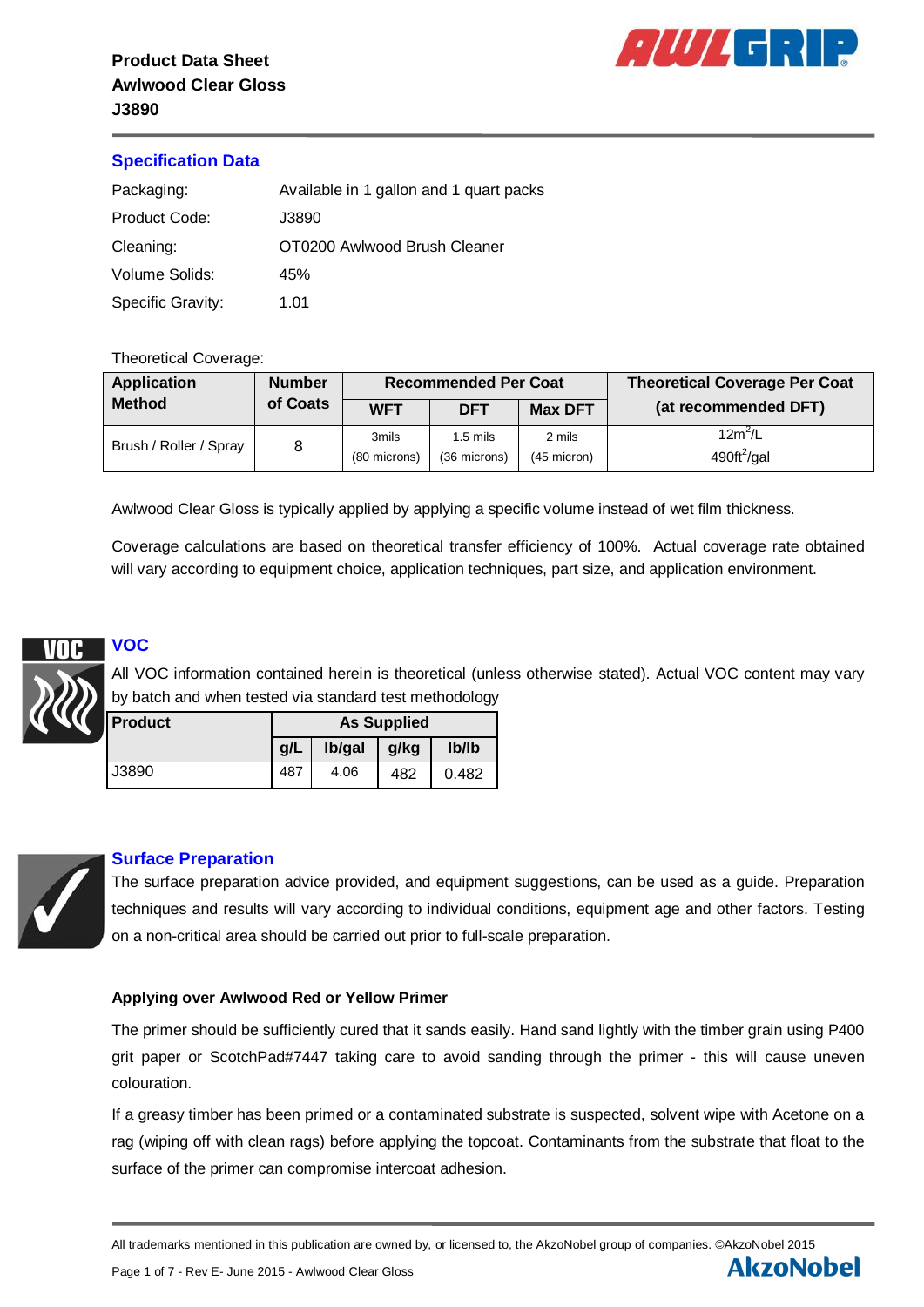

#### **Applying over Awlwood Clear Primer**

The primer should be sufficiently cured that it sands easily. Lightly hand or machine sand using P280-320 grit paper taking care to avoid sanding through the primer. If this occurs spot prime the area and sand carefully when primer has cured. Ensure any glossy areas are well sanded.

If a greasy timber has been primed or a contaminated substrate is suspected, sand first, then solvent wipe with Acetone on a rag (wiping off with clean rags) before applying the topcoat. Contaminants from the substrate that float to the surface of the primer can compromise intercoat adhesion.

NOTES: If in cold temperatures and/or very dry conditions, the Awlwood Clear Primer feels sticky to the touch or cannot be sanded without clogging the paper after an overnight cure, allow more time before proceeding.

Ideally aim to apply the first coat of Awlwood Clear Gloss within 24 hours of primer application to attain an optimum chemical bond.

*Sealing timber with the intention of topcoating at a later time*: It is best to apply one or two coats of Awlwood Gloss over Primers if the job sequence to be broken. Sand well before continuing. The ideal time to apply the first coat of Awlwood Gloss over the Primers is 24 hours for chemical adhesion.

## **Applying over epoxy primer or fibreglass/carbon fibre**

Machine or hand sand to remove defects finishing with P180 grit paper. Ensure that no epoxy blush is present. Test in a small non-visible area to confirm adhesion if unsure.



## **Mixing & Reduction**

Mixing and reduction requirements will vary according to individual conditions, climate, equipment age and other factors. Mixing and application of a small sample before full scale application is recommended

| <b>Application Method</b> | <b>Recommended Thinning</b>                                                           |
|---------------------------|---------------------------------------------------------------------------------------|
| <b>Brushing</b>           | Not usually required. Up to 10% by volume with T0201 Brushing<br>Reducer if necessary |
| Spray                     | Up to 10% by volume with T0202 Spray Reducer                                          |



## **Application**

Application equipment and parameters are given as a guide. Actual equipment choices will vary according to application conditions, equipment age and other factors. Testing on a non-critical area should be carried out prior to full-scale application. Contact local technical service representative for further advice if necessary.

Suitable application conditions: 4ºC - 30ºC, Relative humidity 30% - 95%.

NOTE: Awlwood Clear Gloss cures by the mechanism of moisture in the air (humidity); very low moisture content in the air will lead to longer cure times. Do not use this product in an air-conditioned environment. If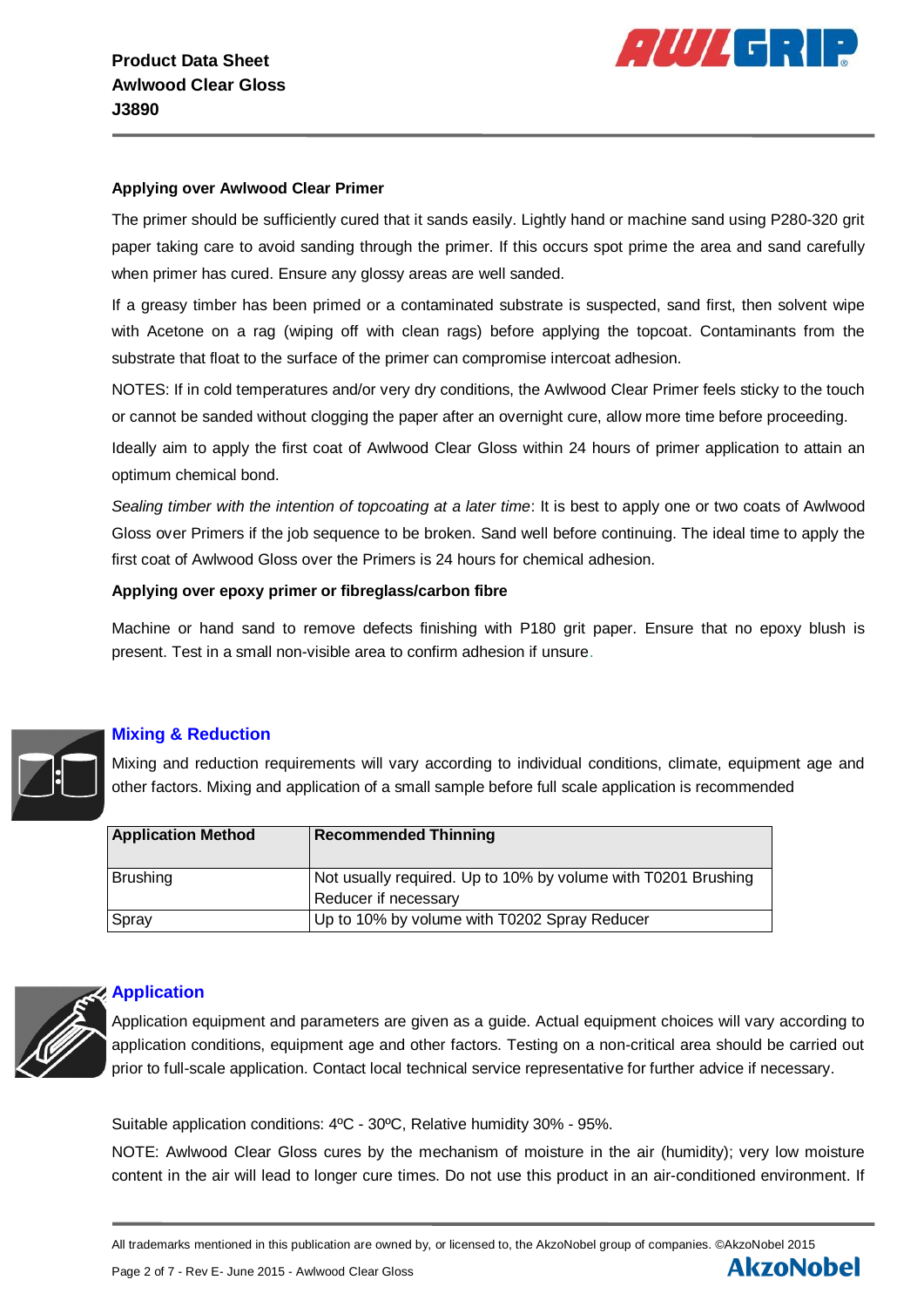

the product is to be applied in an environment where it is suspected that low humidity may inhibit the cure of the product, apply to a test area first.

Remove the metal insert under the lid using a spade drill bit taking care to avoid damage to the rim.

Decant sufficient product for 30 minutes use into a roller tray or working pot. Wipe the thread and seal the original container immediately to prevent moisture exposure. Screw the cap on fully. A deep working pot is preferable to one that is broad and shallow to minimise moisture exposure and maximise pot life.

Do not tip unused product back into the can.

#### **Brushing/Rolling**

If applying by brush or foam/mohair roller, aim to apply approximately 490ft<sup>2</sup>/gal (12m<sup>2</sup>/L) on horizontal surfaces and 14m<sup>2</sup>/L on verticals. The product can be applied at a greater rate than a standard varnish. Aim to minimise wet edge times and do not overwork the surface. The product will defoam and level well but tacks up relatively quickly.

Rollers are by far the most effective means of covering large flat surfaces: tipping with a brush gives best results if rolling, particularly if the previous coat is "green". If brushing, synthetic bristled brushes with tapered bristles without flagged or split ends are best. The latter tend to shed excessively. Wedge shaped brush tips give best results.

To obtain full grain fill, especially on Hardwoods with a deep grain structure, and to maximise finish, follow the below recommendations:-

Apply the first two coats of Awlwood Gloss at one day intervals, by brush or roller at 12-14m²/L to ensure full grain penetration and fill. Sand each coat with P220 – P280 grit paper to flatten the grain texture without sanding through to the primer. This will fill the grain more effectively, reduces solvent entrapment in the pits of the grain and minimises air bubbles forming in the topcoat before the grain is fully sealed. If any bubbles do occur from wet product displacing air in the timber grain, gently tipping these with a dry brush before the product cures is easier than sanding later and will, in many cases, seal the pinhole.

Apply the remaining coats as per the Multicoating section below. For the final coat, refer to the Final Coat Application section below.

In hot and/or windy conditions, Awlwood Gloss will tack up rapidly. To extend the wet edge and increase workability in these conditions thinning up to 10% with Awlwood Brushing Reducer will assist.

Notes: On vertical surfaces, the product will flow and level. Care should be taken to apply less coating on lower edges where flow can lead to a thick bead of product forming.

Brushes and rollers require meticulous cleaning before the application of final coats to avoid transfer of debris. Cheap solvent resistant foam brushes can give good results.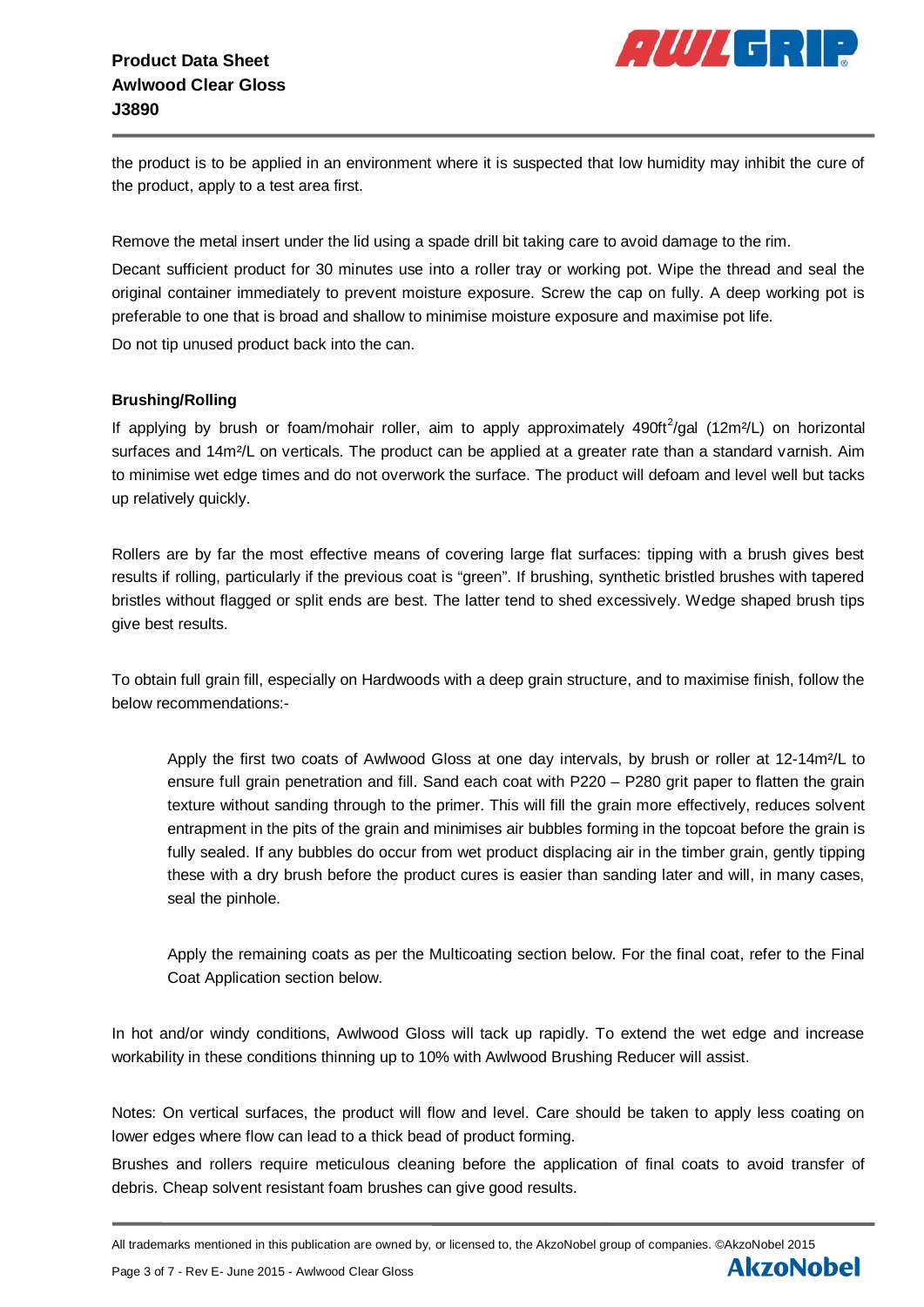

If brushes are binding up with curing product during use, they can be quickly freed up by washing with Acetone, Awlwood Brushing Retarder or Awlwood Spray Reducer.

All surfaces must be completely sealed so that an impervious skin of coating is present.

#### **Spraying**

Awlwood Clear can be applied by air atomized spray gun. Ensure that before application the substrate is suitably prepared.

|                       | <b>Air Atomised Spray</b> |
|-----------------------|---------------------------|
|                       | <b>Gravity Feed</b>       |
| <b>Equipment type</b> | <b>Conventional</b>       |
| Fluid Tip             | $1.4^* - 2.0^{\dagger}$   |

Recommended to thin up to 10% if using a smaller fluid tip

† Recommended no thinning if using a larger fluid tip

Note: Heavier coats are recommended when spraying as product will flow out and "pull" flat upon curing

Reduce Awlwood Clear Gloss up to 10% with Awlwood Spray Reducer if necessary or safely warm the can – do not use universal thinners.

To obtain full grain fill, especially on Hardwoods with a deep grain structure, and to maximise finish, follow the below recommendations:-

Apply the first two coats of Awlwood Gloss at one day intervals, by brush or roller at 12-14m<sup>2</sup>/L to ensure full grain penetration and fill. If these initial coats are sprayed they may not flow in and fill the grain since there are no shear forces to force product into the grain. Spray application of these first two coats can also result in air bubbles breaking and forming near invisible pinholes, which may show up as cissing on the next application of finish coat.

Sand each coat with P220 – P280 grit paper to flatten the grain texture without sanding through to the primer. This will fill the grain more effectively, reduces solvent entrapment in the pits of the grain and minimises air bubbles forming in the topcoat before the grain is fully sealed. If any bubbles do occur from wet product displacing air in the timber grain, gently tipping these with a dry brush before the product cures is easier than sanding later and will, in many cases, seal the pinhole.

Apply the remaining coats as per the Multicoating section below. For the final coat refer to the Final Coat Application section below.

Do not rapidly apply heavy coats to give film build quickly as solvents will remain trapped in the coating inhibiting performance. Allow each coat to become touch dry before applying the subsequent coat.

Note: Do not leave Awlwood Gloss in spray pots between coating applications.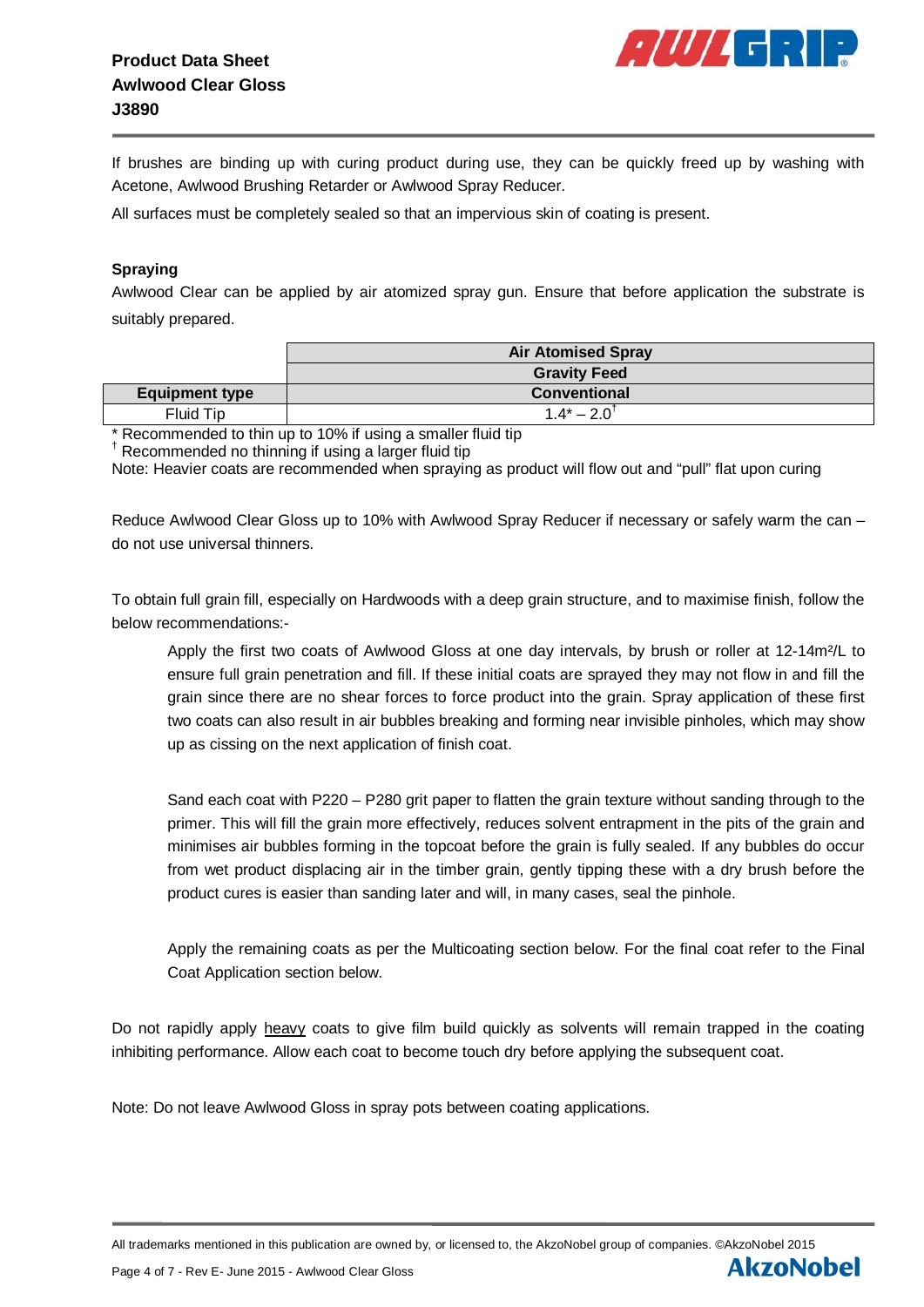

#### **Colouring Topcoats**

For a richer more traditional appearance, up 10% of the Awlwood coloured primers can be added to the Awlwood Gloss. This should be done in the first few coats then overcoated with clear topcoat to attain the full coating thickness

#### **Film Build**

Minimum total film build for exterior timber is 10mils (250 microns) which can be attained in 8 coats providing that heavy sanding has not been done. A minimum 0.135 gal (0.5lt) of Awlwood Clear Gloss must be applied per square metre over the job. Heavier film build will improve durability.

If heavy sanding has been done on the first two coats, allow 0.135 gal (0.5L) per square metres on top of the product used on the first two coats.

Notes: On Hardwoods, the first couple of coats can develop bubbles from air being pushed out of the grain. Once the timber is completely sealed off this will stop. This effect is significantly exacerbated in full sun conditions and when the substrate is warming. Try to apply these first two coats in shaded conditions or early in the day.

In full sun, the timber substrate can easily reach 140°F (60°C) which can cause the Awlwood Gloss to cure in as little as 10 minutes. If numerous tiny bubbles appear in the surface in these conditions, sand them out and try to apply the coating at either end of the day, in the shade or in overcast conditions.

#### **Between Coats**

Sanding is generally not necessary if overcoating on the same day unless extreme drying conditions are present (full sun or high temperatures) in which case rubbing down with P280 grit paper or Scotchpad #7447 will ensure good intercoat adhesion. For general indoor applications, sanding is needed if more than 24 hours elapse between coats.

At the start of each day, sand lightly to remove defects using P220 – 280 grit paper. Take care to not oversand edges. Machine sanders can be used on build coats after an overnight cure. Before the final coat, hand sanding through to P600 grit paper working with the grain will give best results. Horizontal applications will require far less sanding than vertical.

After sanding, remove sanding dust by vacuuming then warm water wash only using lint free cloths until surface is completely clean. Tack cloths are not recommended. If contamination is suspected solvent wash the surface using only Awlwood Brush Reducer or Awlwood Spray Reducer before and after sanding well.

#### **Multicoating**

Multiple coats may be applied in one day provided the previous coat is sufficiently cured. As a general indicator, when one coat can be pressed with a finger without leaving an indented fingerprint, another coat can be applied without sanding being required. If the brush or roller binds with, or re-dissolves the previous coat, more drying time is needed. Alternatively if the cured film can be gently sanded with P220 grit paper without binding it can be overcoated. Applying multiple coats in a single day will reduce flow and levelling necessitating more sanding the following day however, multicoating is a useful means of attaining rapid film build.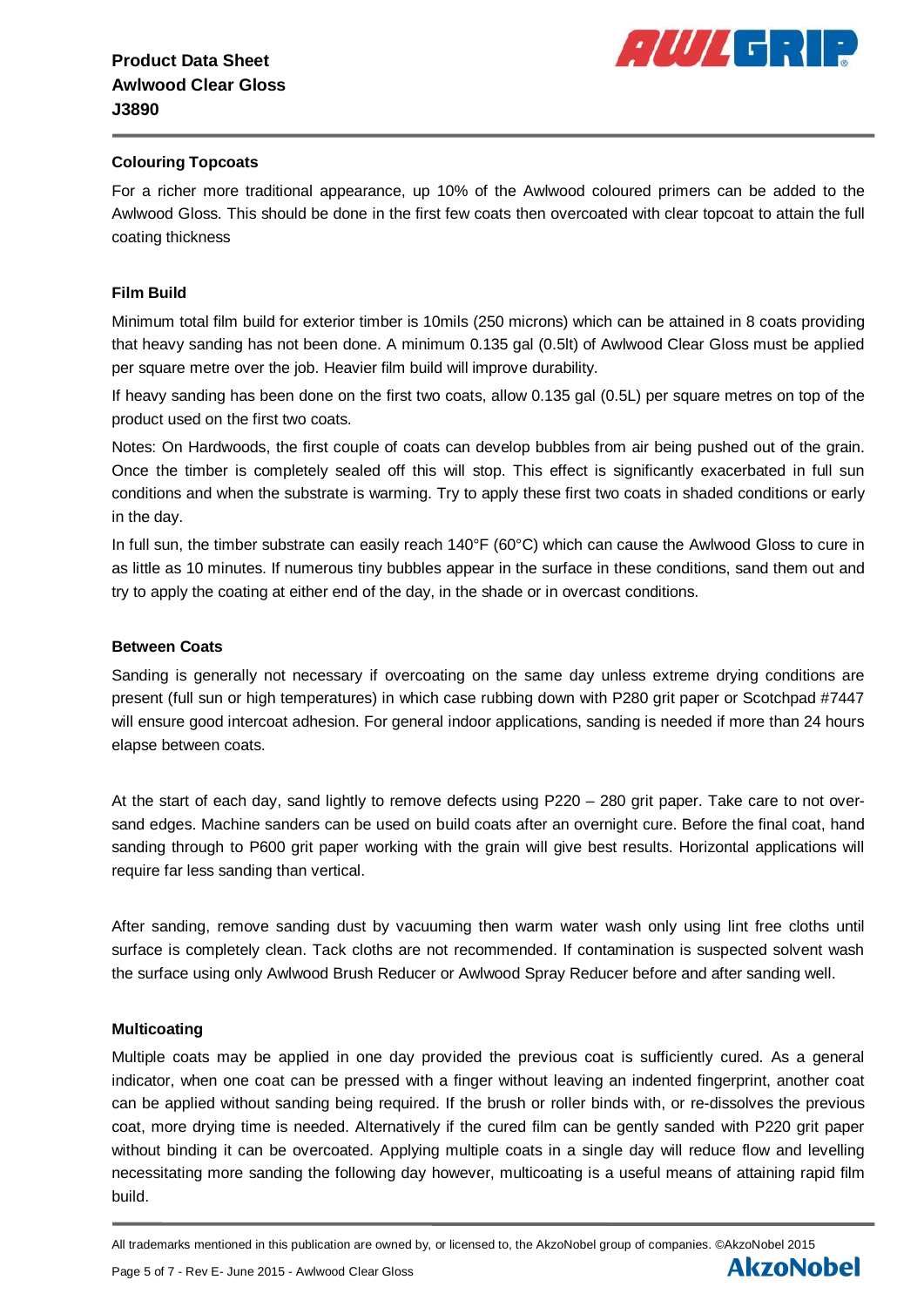

If multicoating, lightly scuffing between coats with ScotchPad#7447 will dull the surface making it easier for the applicator to avoid misses.

Good practice is to gently sand/scuff the surface at the start of each day to remove any texture, especially on vertical surfaces, and then multi-coat as above.

#### **Final Coat Application**

The final coat should be applied in a single application after fine sanding: any remaining texture will be visible in the finish coat.

If brushing or rolling, better flow levelling will be attained on a well cured substrate. For best results, the final coat should be applied in optimal conditions: out of direct sunlight and in minimal wind. Early in the day is best. Reduce the final coat of Awlwood 10% by volume. Apply the final coat removing any heavy sags or runs but do not overwork the product. Once a non-running film is achieved, allow Awlwood to cure and flow on its own – DO NOT CONTINUE TO BRUSH to remove brush marks etc. Awlwood is designed to flow and level without the need for over-working the product.

If spraying, meticulous care must be taken to ensure a dust and contaminant free environment. If not being applied in a booth, best practice is tenting the area being coated and forcing filtered air in. As a minimum, the area should be completely closed up, vacuumed and thoroughly washed, then washed again the day of application. Reduce the final coat of Awlwood 10% by volume. Apply a mist coat then follow up with a coat applied with a cross spray pattern or alternatively, cross spray a single coat without the initial mist coat.

When removing masking tape, score the film along the masking line with a blade taking care to avoid cutting right through the film. Remove tape by folding it over 180 degrees to minimise stress on the film.

#### **Recoating**

Sand very well using P220 grit paper and apply at least an additional 2 coats. Add coloured primer up to 10% to counter any timber fading if necessary. Touch up any areas of damage first by sanding, re-priming and building up the full coating thickness.



## **Recoatability and Drying Time**

The data given for recoatability is not exhaustive. Actual recoatability can vary according to individual conditions, climate and surroundings. If unsure consult local technical service representative before proceeding

| <b>Drying</b> |          | 60°F/15°C   77°F/25°C   86°F/30°C |           |
|---------------|----------|-----------------------------------|-----------|
| Touch Dry     | 3 hours  | 2 hours                           | 1.5 hours |
| Hard Dry      | 24 hours | 24 hours                          | 18 hours  |